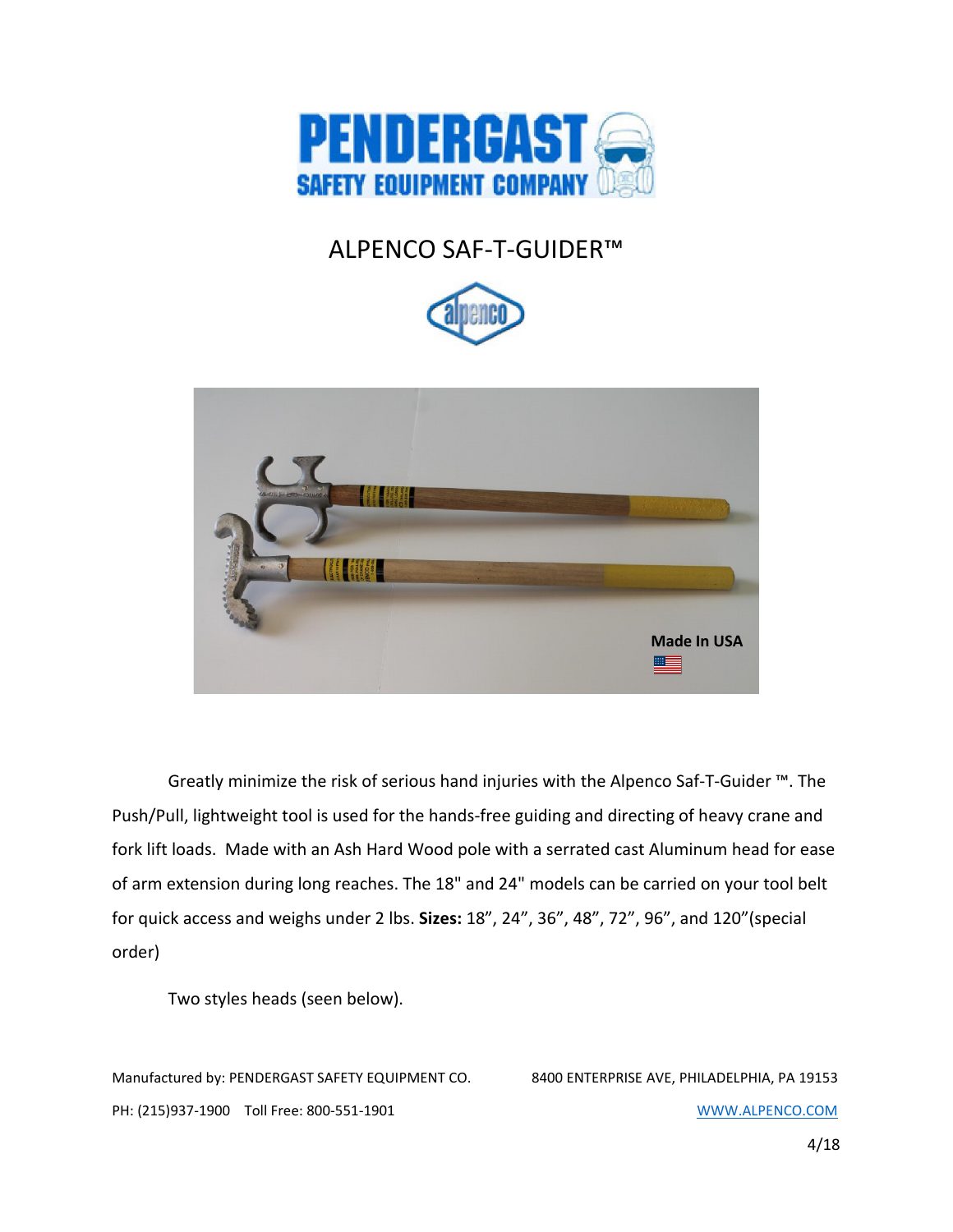#### Part # AL ASG-\_\_ (size)



Diameter: 1 1/8"

Ash Wood Pole with dipped sand grip finish "S" Shaped Serrated Aluminum Cast Head for Pushing and Pulling

Sold by: Each Box quantity: 6 EA

**Part # AL ASG-\_ \_ -7710 (size)** 



Diameter: 1 1/8"

Ash Wood Pole with dipped sand grip finish Special "C" shaped head for the grabbing and guiding / pushing and pulling of cables.

Sold by: Each Box quantity: 6 EA

The Ash wood is very strong but light which allows the user to extend the pole outward. Also the Ash wood will not splinter if it breaks. Remember these poles are for pushing and pulling in place of your hand and arm, they are not crow bars for prying. The aluminum head will pull/break off the pole at approximately 300 lbs of pulling/pushing force. If they do snap, it's a soft and non-violent break without splintering.

\*It is recommended that an employee is completely under control and balanced when guiding. \*It is NOT recommended for an employee to use their maximum force to push/pull, the pole is intended for guiding ONLY.

Manufactured by: PENDERGAST SAFETY EQUIPMENT CO. 8400 ENTERPRISE AVE, PHILADELPHIA, PA 19153

PH: (215)937-1900 Toll Free: 800-551-1901 WWW.ALPENCO.COM